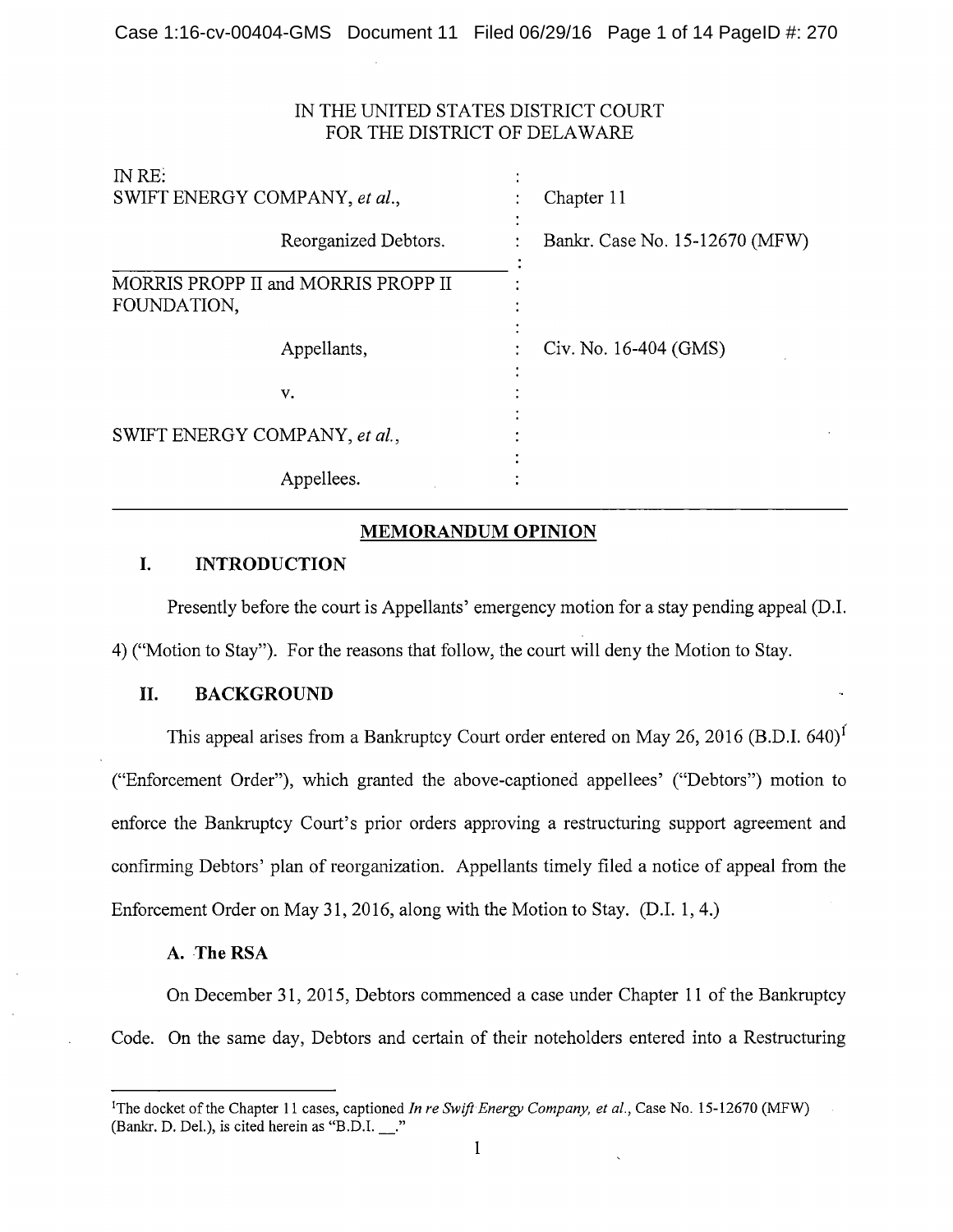Support Agreement (the "RSA"). *(See* B.D.I. 77.) Under the terms of the RSA, the "Consenting Noteholders" agreed to support confirmation of a plan of reorganization proposed by Debtors (the "Plan"). Section 3.0l(a) of the RSA provides that "[e]ach of the Consenting Noteholders hereby covenants and agrees to support the Plan, including the solicitation, confirmation, and consummation of the Plan, as may be applicable, and will not take any actions materially inconsistent with this Agreement or the Plan." Section 3.0l(e) provides that "[e]ach of the Consenting Noteholders hereby covenants and agrees (i) not to object to, or vote or cause to be voted (to the extent applicable) any of the Senior Notes Claims that it holds, controls, or has the ability to control, to reject the Plan or (ii) otherwise commence any proceeding to oppose the Plan or object to confirmation thereof." Section 3.0l(f) further provides that "[e]ach of the Consenting Noteholders hereby covenants and agrees to not directly or indirectly ... take any ... action that is materially inconsistent with, or that would delay or obstruct the proposal, solicitation, confirmation or consummation of the Plan." Section 9.18 of the RSA provides that:

This Agreement is intended as a binding commitment enforceable in accordance with its terms against the Parties. It is understood and expressly agreed by each of the Parties that money damages would not be a sufficient remedy for any breach of this Agreement by any Party, and each non-breaching Party shall be entitled solely to specific performance and injunctive or other equitable relief as a remedy of any such breach without the necessity of proving the inadequacy of money damages as a remedy and without posting security for such relief, including seeking an order of the Bankruptcy Court requiring the breaching Party to comply promptly with its obligations hereunder.

On February 2, 2016, the Bankruptcy Court entered an order approving a debtor-in-possession financing facility (B.D.I. 224) (the "DIP Facility"). The DIP Facility provided, among other things, a 7.5% "backstop fee" paid to the initial DIP Lenders in respect of the agreement by certain senior noteholders to backstop the entire \$75 million DIP Facility in the event that the syndication was unsuccessful. No party appealed the Order approving the DIP Facility.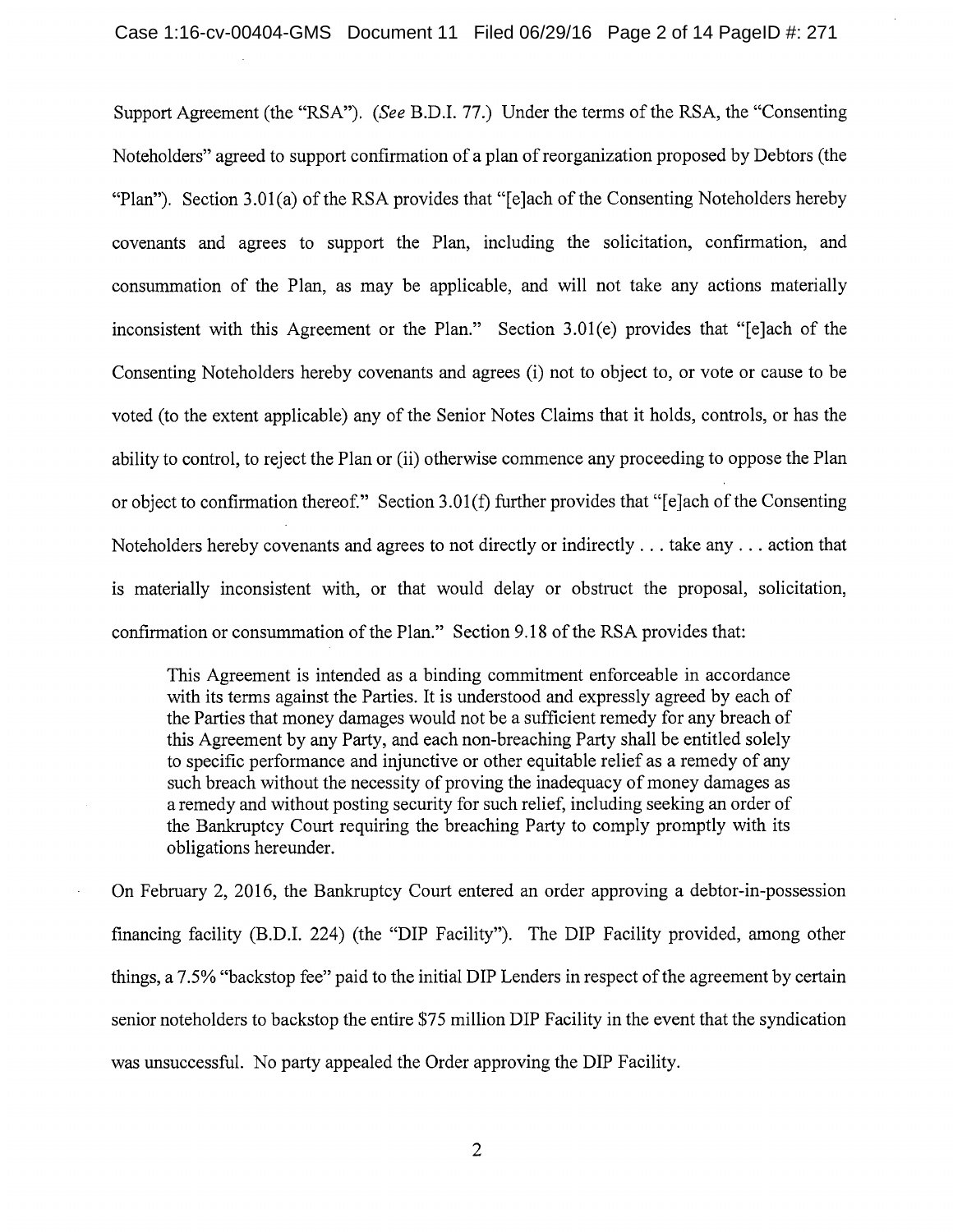#### **B. Plan Confirmation**

On March 23, 2016, Appellants filed an objection to confirmation of Debtors' Plan (B.D.I. 460) (the "Plan Objection"). In the Plan Objection, Appellants indicated that they held \$1,070,000 of Debtors' unsecured notes and objected to the classification of their claim under the Plan on the basis that they were not able to participate in the syndication of Debtors' DIP Facility. Debtors subsequently provided all of their unsecured noteholders with an opportunity to participate in the DIP Facility syndication, and extended the deadline to do so until April 4, 2016. *(See* B.D.I. 499.) As of the date of the confirmation hearing, on March 30, 2016, Appellants had not elected to participate in the DIP Facility syndication. At the confirmation hearing, Debtors announced to the Bankruptcy Court that they had decided to permit all noteholders, including Appellants, to participate in the syndication of the DIP Facility, and the Bankruptcy Court entered an order confirming the Plan (B.D.I. 513) (the "Confirmation Order"), which, among other things, overruled Appellants' Plan Objection. Paragraph HH of the Confirmation Order provides in part that "[a]ll documents and agreements necessary to implement the Plan ... including, but not limited to, the Restructuring Support Agreement ... are essential elements of the Plan and have been negotiated in good faith and at arm's-length with the Creditors' Committee, the Restructuring Support Parties, the Exit Agent, the Exit Lenders and their respective officers, directors, employees, advisors, members and professionals, and shall, upon completion of documentation and execution, be valid, binding and enforceable agreements and not be in conflict with any federal, state or local law."

Following the entry of the Confirmation Order, Appellants elected to participate in the syndication of the DIP Facility. On April 4, 2016, Debtors' claims and noticing agent received subscription documents (the "Subscription Documents") from Appellants indicating their intent to participate in the DIP Facility on account of their \$1,070,000 in bonds. As part of the Subscription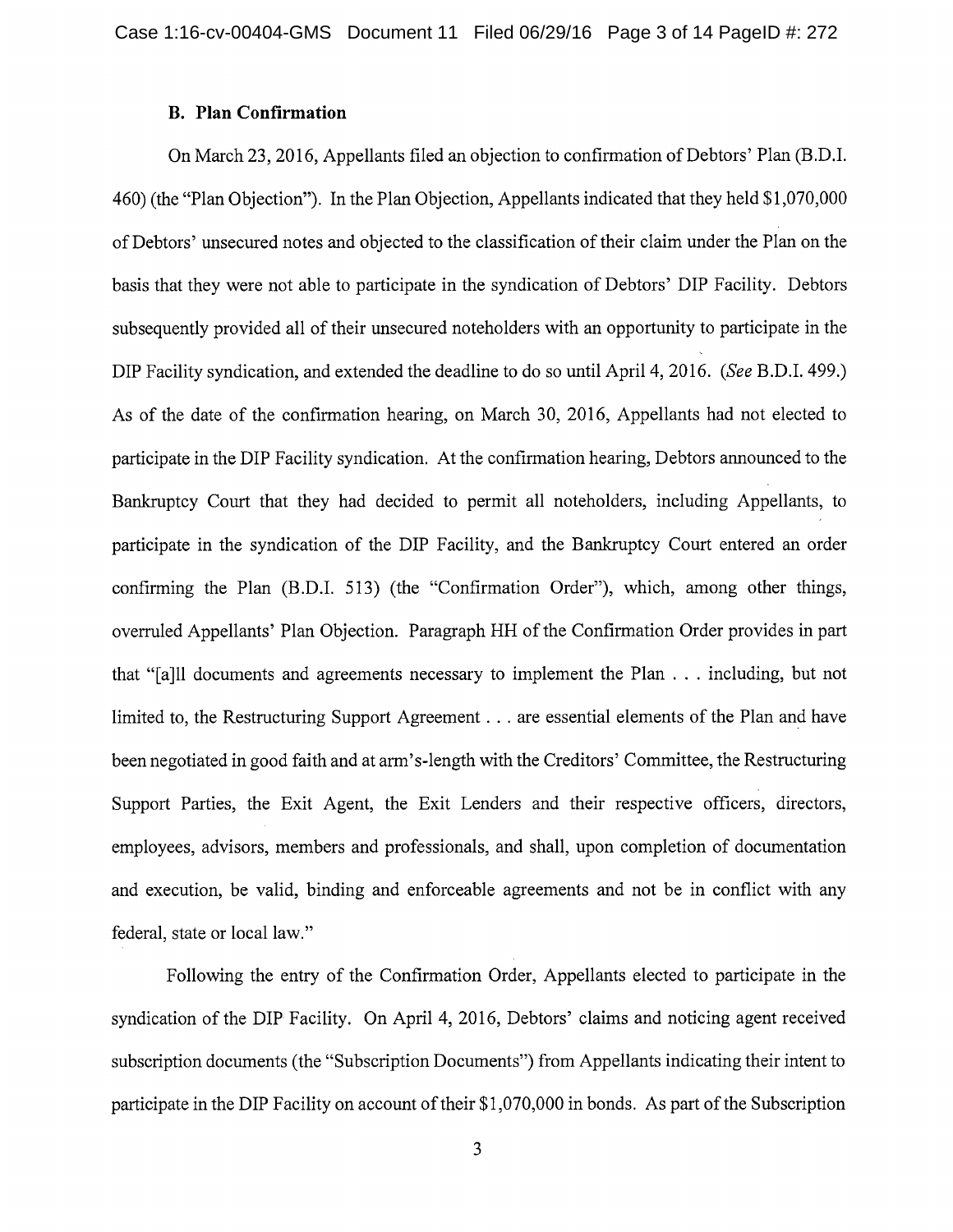Documents, Morris Propp, on behalf of Appellants, signed Joinder Agreements to the RSA (collectively, the "Joinder Agreements"). The Joinder Agreements provide that "[t]he Joining Party hereby agrees to be bound by all of the terms of the Restructuring Support Agreement." The Joinder Agreements further provide that "[t]he Joining Party shall hereafter be deemed to be a 'Consenting Noteholder' and a 'Party' for all purposes under the Restructuring Support Agreement."

## **C. The First Appeal and Motion to Enforce**

Despite their execution of the Joinder Agreements, on April 14, 2016, Appellants filed a notice of appeal with respect to the Plan Confirmation Order based on the Bankruptcy Court's overruling of their Plan Objection (the "First Appeal"). *(See* Civ. No. 16-265 (GMS), D.I. 1.) The thrust of the First Appeal, as described in Appellants' papers, is that there were two syndication offers with respect to the DIP Facility; Appellants were shut out of a first syndication offer, which was made only to certain creditors and included, among other things, the 7.5% back stop fee to certain senior noteholders in respect of their agreement to backstop the entire \$75 million DIP Facility; the terms of the second syndication offer, which was made to all unsecured noteholders prior to the Confirmation Hearing (and which Appellants accepted pursuant to the Subscription Documents), were not as favorable as the terms of the first syndication offer; and the Bankruptcy Court did not properly consider the merits of Appellants' Plan Objection. *(See* D.I. 8 at 2; B.D.I. 614 at 1-2; B.D.I. 652 at 2.)

In response to the First Appeal, on May 6, 2016, Debtors filed a motion to enforce the RSA and Confirmation Order (B.D.I. 593) ("Motion to Enforce") based on Appellants' obligation, as a Consenting Noteholder and Party to the RSA, to support the Plan, including the confirmation and consummation of the Plan, and not to directly or indirectly take any actions inconsistent with the RSA or Plan. Appellants' objection to the Motion to Enforce raised three primary arguments: (1)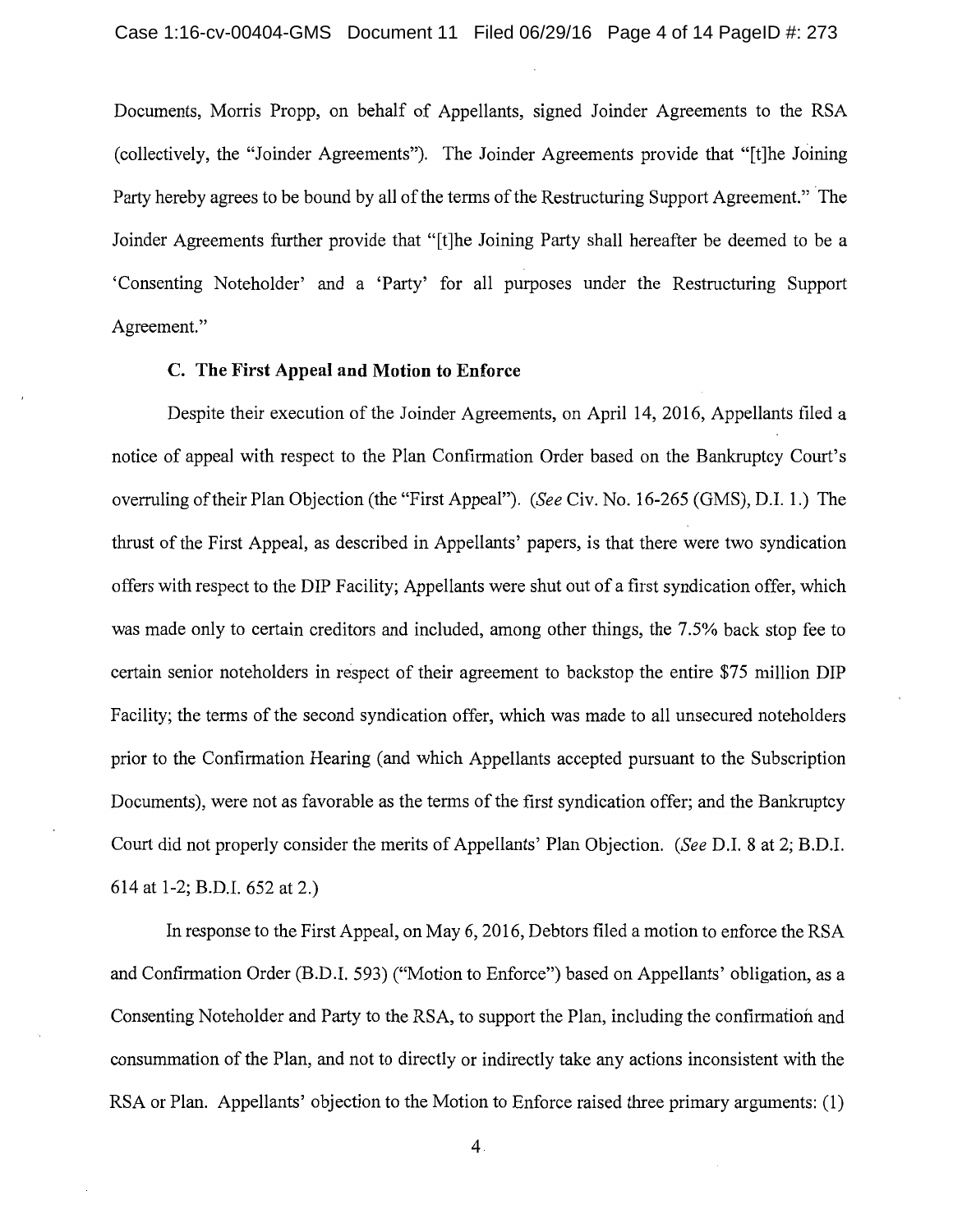the Bankruptcy Court lacked jurisdiction to hear the Motion to Enforce by virtue of the First Appeal; (2) the RSA did not prohibit appeal of the Confirmation Order; and (3) if it did, the RSA was unconscionable. *(See* B.D.I. 614.) Following briefing and oral argument held on May 26, 2016, the Bankruptcy Court granted the Motion to Enforce, finding that an appeal from the Confirmation Order is a proceeding to oppose the Plan or object to confirmation thereof, that Appellants were "sophisticated investors," and that despite counsel's contention that Appellants executed the Subscription Documents without consulting their counsel, "ignorance of the law is no defense." *(See* B.D.I. 640; D.I. 6 at Ex. H, 5/26/16 Hr'g. Tr. at 33:1-34:15, 43:16-44:12.)

### **D. The Second Appeal and Motion to** Stay

Subsequently, Appellants filed the instant appeal with respect to the Enforcement Order (D.I. 1) (the "Second Appeal"). On May 31, 2016, Appellants filed a motion with the Bankruptcy Court to stay the Enforcement Order pending appeal (B.D.I. 652), which the Bankruptcy Court denied on June 2, 2016 (B.D.I. 656). On May 31, 2016, Appellants filed the Motion to Stay with this court. (D.I. 4.)

### III. **PARTIES' CONTENTIONS**

Appellants' Motion to Stay makes no attempt to demonstrate a likelihood of success on the merits; it merely listed bases on which Appellants believe the grounds on which the Bankruptcy Court entered the Enforcement Order constituted reversible error and asserts that denial of a stay will result in irreparable harm. *(See* D.I. 4 at 2-3.) In their reply, Appellants argue the Bankruptcy Court erred in finding jurisdiction to enforce the RSA and Confirmation Order, notwithstanding the First Appeal of the Confirmation Order, on the basis that the Bankruptcy Court was merely enforcing, not modifying, those orders. (D.I. 8 at 4.) Appellants do not argue that the Enforcement Order modified the Confirmation Order, but rather that the Bankruptcy Court erred in failing to recognize the "inviolability of the appellate process." *(Id.* at 4-5.) Appellants further argue that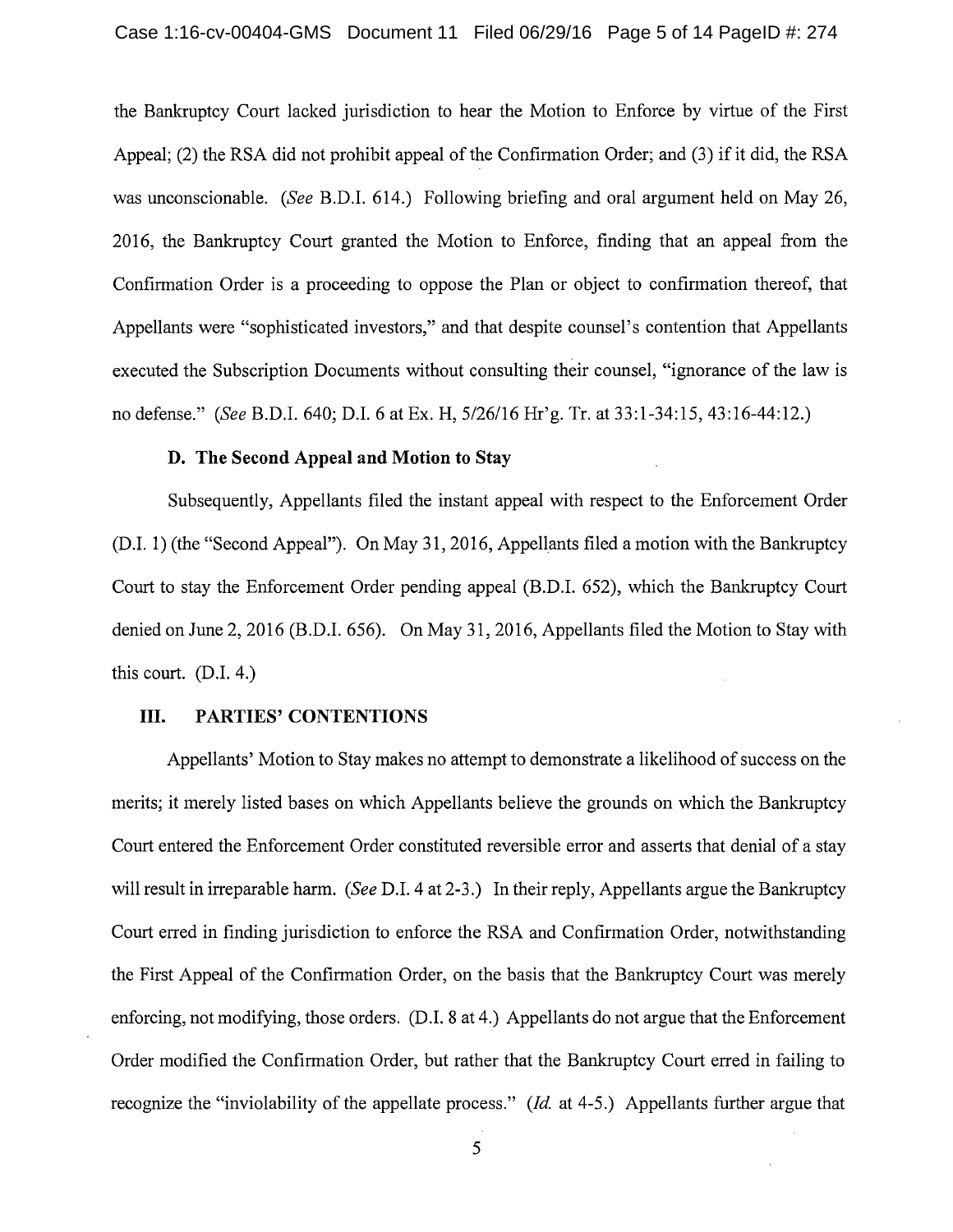even if the Bankruptcy Court had jurisdiction to enter the Enforcement Order, "it is more likely than not that the appeal does not violate the RSA." *(Id.* at 5.) Appellants contend that the RSA does not specifically prohibit appeals, and further contend that the First Appeal is not a "commence[ment of a] proceeding to oppose the Plan," as prohibited by the RSA, but rather a continuation of the Plan Objection they filed prior to their joinder to the RSA. *(See id.)* Appellants state it is similarly "a stretch to argue" that the prosecution of the First Appeal – which seeks to reverse confirmation of the Plan  $-$  "would delay or obstruct . . . consummation of the Plan," as prohibited by the RSA, because success on the First Appeal is still speculative. *(Id.* at 6-7.) Finally, Appellants argue that to the extent that the RSA does prohibit an appeal of the Confirmation Order, such a prohibition is unconscionable and against public policy. In support thereof, Appellants assert that they "had no choice but to sign the RSA" and no indication that participating in the DIP Facility syndication would require them to forfeit their right to appeal. *(Id.* at 7.) Appellants contend that any waiver of such a right must be knowing, intentional, and made in exchange for a privilege or right that otherwise would not be granted. *(See id.* at 8.)

Conversely, Debtors argue that Appellants have failed to establish any likelihood of success on the merits of their appeal of the Enforcement Order, let alone a "substantial" chance of success, which is their burden in seeking a stay of this appeal. Debtors argue that Appellant's entry into the RSA was a settlement of their Plan Objection, which both resolved the substance of Appellants' objection to Plan confirmation and barred Appellants from continuing their opposition to the Plan. *(See* D.I. 5 at 2.) Debtors argue that the Bankruptcy Court clearly had jurisdiction to enforce its prior orders pursuant to section 105(a) of the Bankruptcy Code and under the plain terms of the RSA, pursuant to which Appellants agreed the Bankruptcy Court would have exclusive jurisdiction over all matters arising out of, or in connection with, the RSA. *(See id.* at 7-8.) Debtors assert that although the Bankruptcy Court may be prohibited from altering the terms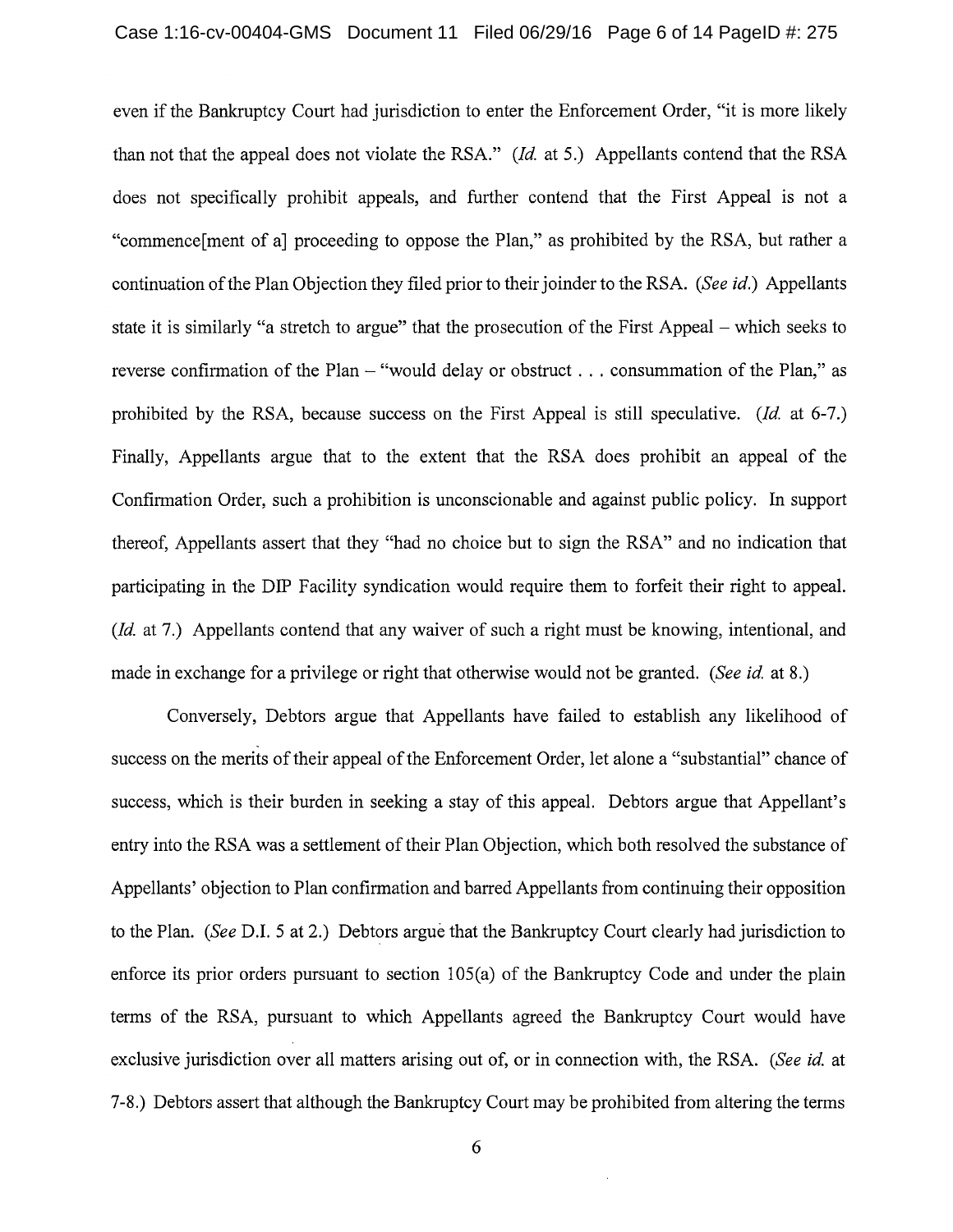of an order on appeal, it had full authority to enforce its own orders. *(See id.* at 8.) Here, the First Appeal related to the Bankruptcy Court's consideration of the Plan Objection, did not challenge the validity or enforceability of the RSA or Confirmation Order, and\_ the Bankruptcy Court's entry of the Enforcement Order did not expand or alter either of those prior orders. *(See id)* Thus, Debtors contend that Appellants are unlikely to prevail on the merits of their jurisdictional arguments. *(Id)* 

Debtors further argue that the First Appeal violated the plain language of several provisions of the RSA, including that which provided the Consenting Noteholders would "not directly or indirectly take any ... action that is materially inconsistent with, or that would delay or obstruct the proposal, solicitation, confirmation or consummation of the Plan." *(See* D.I. 6 at Ex. A, RSA at§ 3.0l(f).) Thus, Debtors contend that Appellants are unlikely to prevail on their arguments that such language does not include an appeal seeking to reverse the Confirmation Order. *(See* D.I. 5 at 9.) Finally, Debtors argue there is no evidence before the court that Appellants, who were sophisticated investors and represented by counsel, did not read or understand the RSA, and Appellants' argument that the RSA is unconscionable is meritless in light of the benefits Appellants received thereunder. *(See id.* at 9-11.)

#### IV. **STANDARD OF REVIEW**

"The granting of a motion for stay pending appeal is discretionary with the court." *See In re Trans World Airlines, Inc.,* 2001 WL 1820325, at \*2-3 (Bankr. D. Del. Mar. 27, 2001). Appellants bear the burden of proving that a stay of the Enforcement Order is warranted based on the following criteria: (1) whether the movant has made "a strong showing" that it is likely to succeed on the merits; (2) whether the movant will be irreparably injured absent a stay; (3) whether a stay will substantially injure other interested parties; and (4) where the public interest lies. *Republic of Phil. v. Westinghouse Electric Corp.,* 949 F.2d 653, 658 (3d Cir. 1991). "When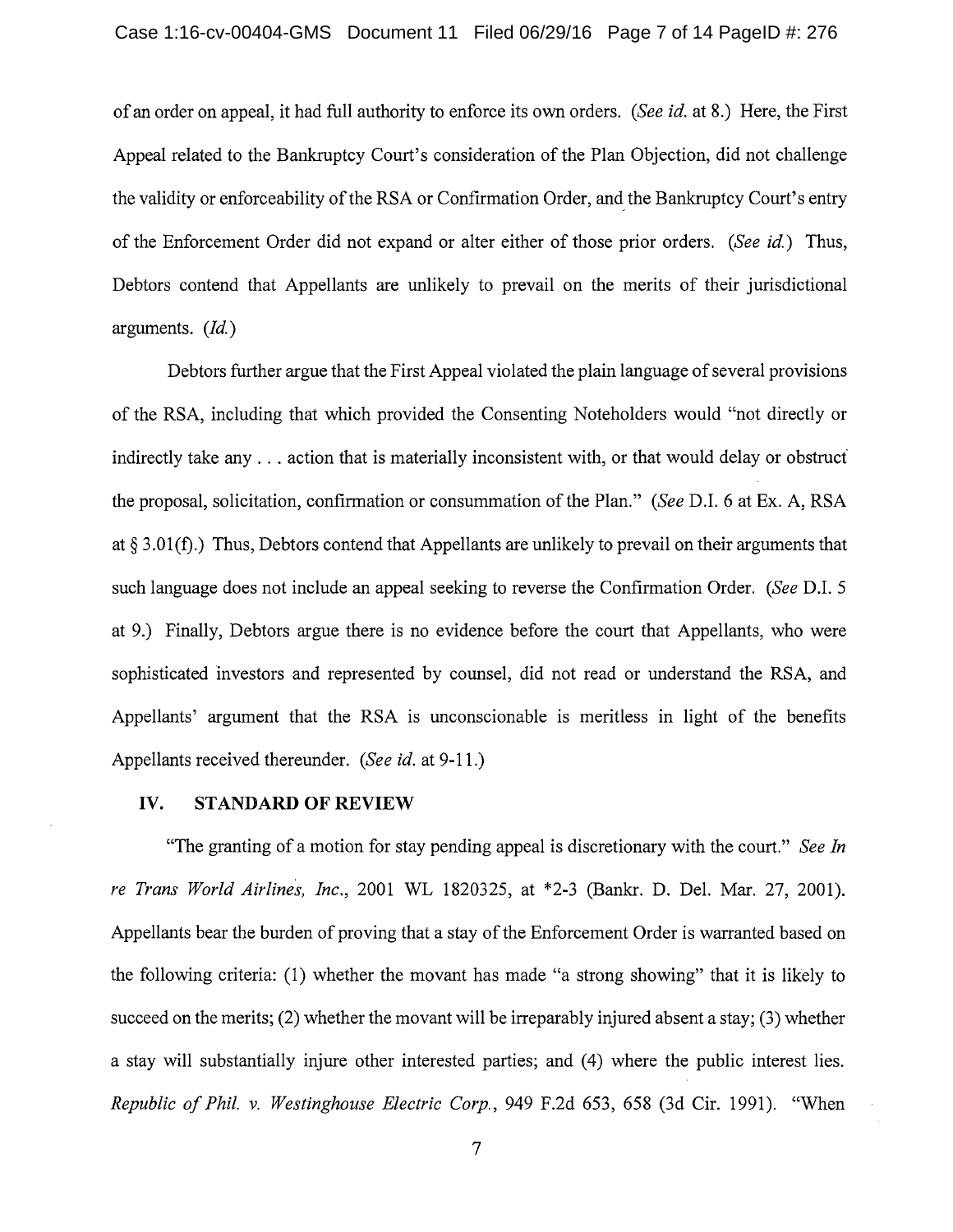considering the above factors in a preliminary injunction case, [this Court has] discussed that 'equal weight for each factor is not required since the formula cannot be reduced to a set of rigid rules."" *In re Tribune, 477 B.R. 465, 475 (Bankr. D. Del. 2012) (quoting Honeywell Int'l, Inc. v. Universal Avionics Sys. Corp.,* 397 F. Supp. 2d 537, 548 (D. Del. 2005)). "Thus the analysis is flexible." *Id.* 

The Third Circuit recently took the opportunity to "provide guidance on how to conduct a balancing of the four stay factors" and adopted a "sliding-scale approach" to balancing the factors. *In re Revel AC, Inc.,* 802 F.3d 558, 567-68 (3d Cir. 2015). As an initial matter, the *Revel* court noted that the most critical factors, according to the Supreme Court, are the first two: whether the stay movant has demonstrated (1) a strong showing of the likelihood of success, and (2) that it will suffer irreparable harm – the latter referring to harm that cannot be prevented or fully rectified by a successful appeal. *Id* at 568 (citing *Nken v. Holder,* 556 U.S. 418, 434 (2009) (internal quotation marks and internal citations omitted).

With respect to the first factor – a strong showing of the likelihood of success – the *Revel* court noted, "a sufficient degree of success for a strong showing exists if there is a reasonable chance, or probability of winning. Thus, while it is not enough that the chance of success on the merits be better than negligible, the likelihood of winning on appeal need not be more likely than not." *Id.* at 568-69 (internal quotation marks and internal citations omitted). "On the second factor the applicant must demonstrate that irreparable injury is *likely* [not merely possible] in the absence of a stay. While a reference to 'likelihood' of success on the merits has been interpreted by courts to cover the generic range of outcomes, for irreparable harm we understand the Supreme Court's use of 'likely' to mean more apt to occur than not." *Id* at 569 (emphasis in text) (internal quotation marks and internal citations omitted).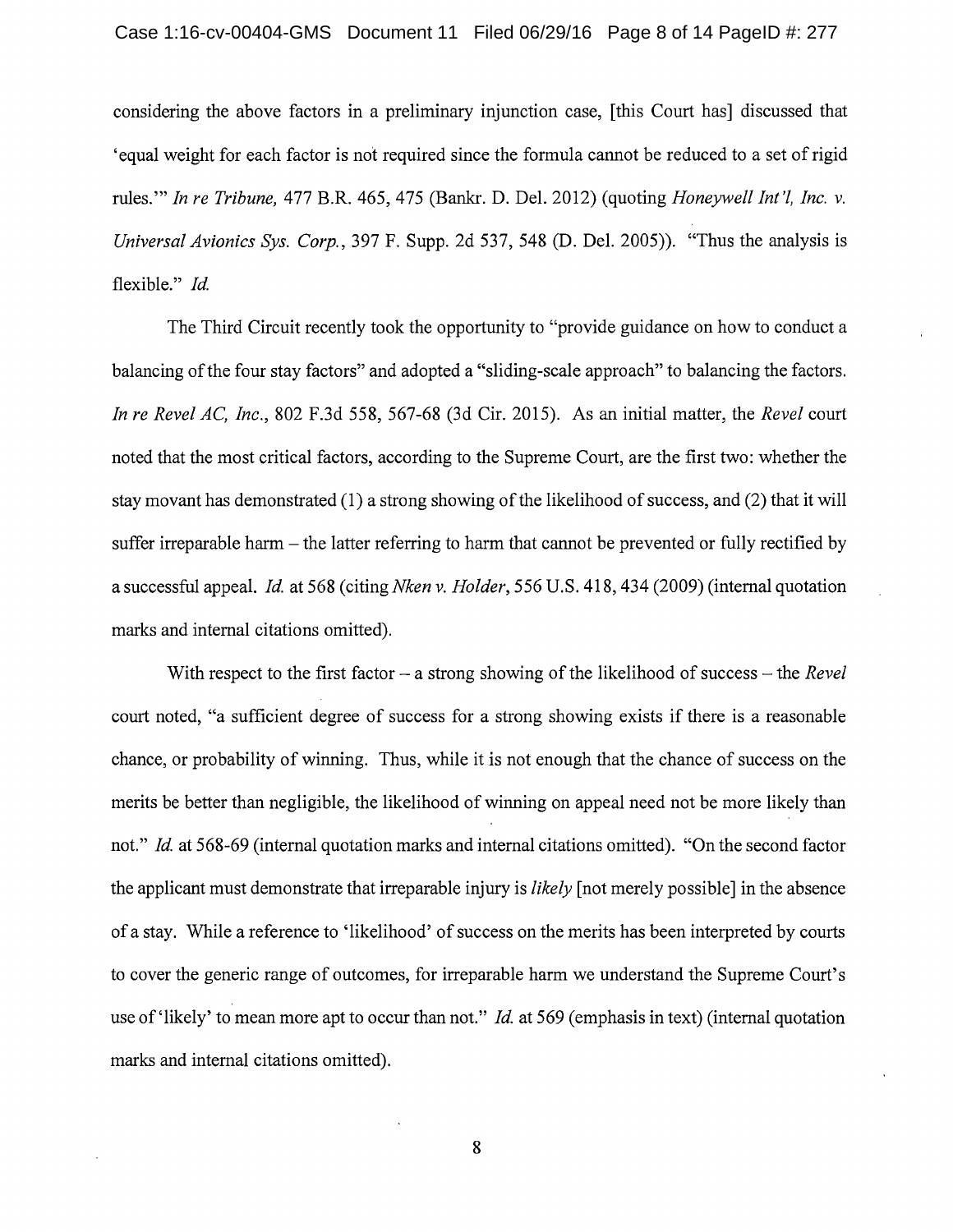Under the "sliding scale" approach, "the necessary 'level' or 'degree' of possibility of success will vary according to the court's assessment of the other stay factors. Stated another way, the more likely the plaintiff is to win, the less heavily need the balance of harms weigh in its favor; the less likely it is to win, the more need it weigh in its favor." *Id.* (internal quotation marks and internal citations omitted). "Keeping in mind that the first two factors are the most critical, if the chance of success on the merits is only better than negligible and the possibility of irreparable injury is low, a stay movant's request fails." *Id.* at 570 (internal quotations and internal citations omitted). "Likewise, even if a movant demonstrates irreparable harm that decidedly outweighs any potential harm to the stay opponent if a stay is granted, it is still required to show, at a minimum, serious questions going to the merits." *Id.* 

The Third Circuit concluded its guidance by noting that all four stay factors are interconnected, and the analysis should proceed as follows:

Did the applicant make a sufficient showing that (a) it can win on the merits (significantly better than negligible but not greater than 50%) *and* (b) will suffer irreparable harm absent a stay? If it has, we balance the relative harms considering all four factors using a 'sliding scale' approach. However, if the movant does not make the requisite showings on either of these first two factors, the inquiry into the balance of harms and the public interest is unnecessary, and the stay should be denied without further analysis.

*Id.* at 571 (emphasis in text) (internal quotation marks and internal citations omitted).

#### **V. DISCUSSION**

#### A. **Likelihood of Success on the Merits**

With respect to Appellants' first argument that the Bankruptcy Court lacked jurisdiction over the Motion to Enforce, Appellants have not met their burden of making "a strong showing" that they are likely to succeed on the merits. Pursuant to section 105(a) of the Bankruptcy Code, the Bankruptcy Court has broad equitable powers to take action or make any determination necessary to implement court orders or rules. *See* 11 U.S.C. § 105(a). Section 9.08 of the RSA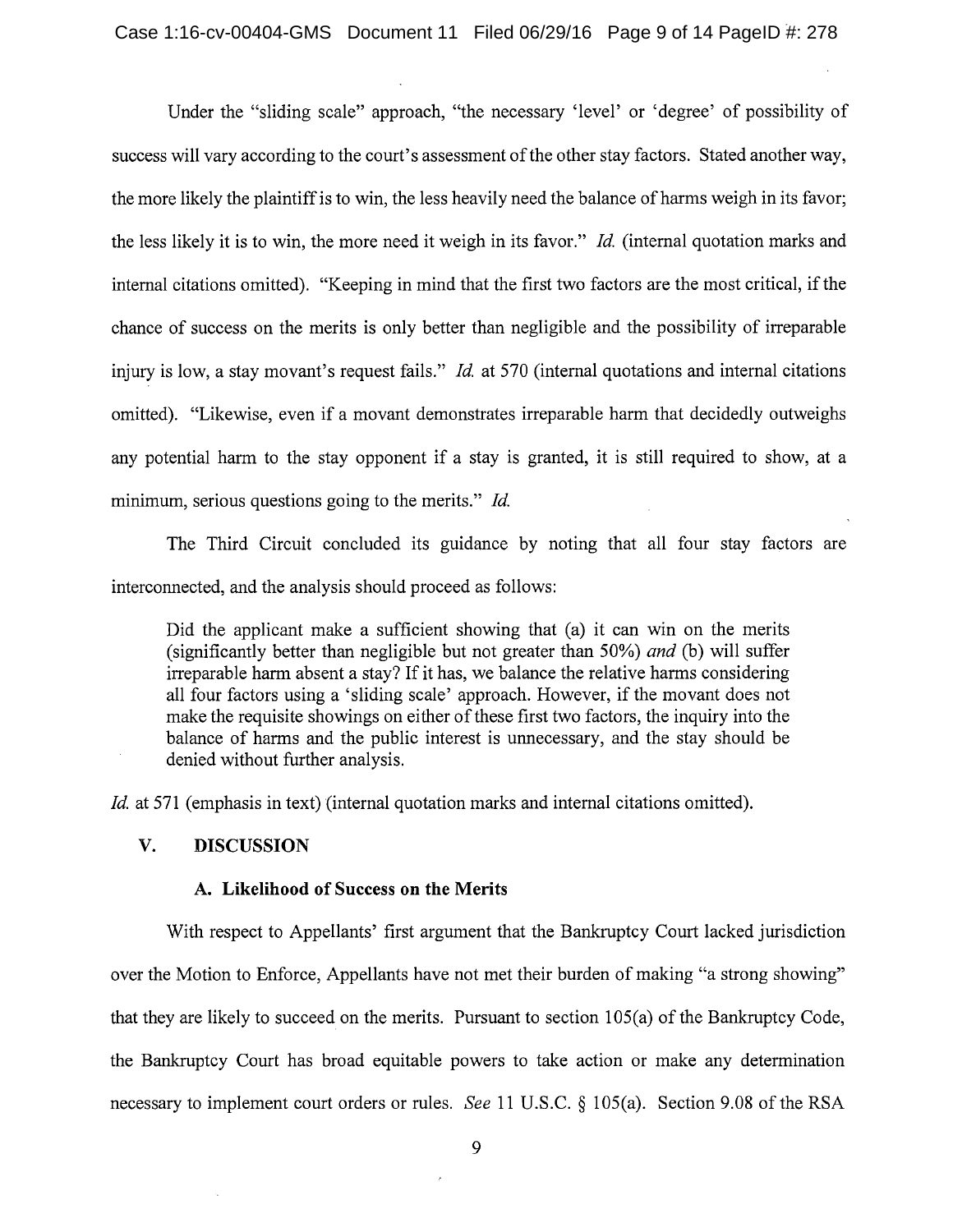provided that "the Bankruptcy Court shall have exclusive jurisdiction of all matters arising out of or in connection with th[e] Restructuring Support Agreement." An appealed order that is not stayed remains in full force and effect. *See In re VII Holdings Co.,* 362 B.R. 663, 666, n.3 (Bankr. D. Del. 2007). Appellants did not move for a stay pending appeal of the RSA or Confirmation Order, thus the Bankruptcy Court retains jurisdiction to implement and enforce both orders. *See In re Prudential Lines, Inc.,* 170 B.R. 222, 243 (S.D.N.Y. 1994) (citing *NL.R.B. v. Cincinnati Bronze, Inc.*, 829 F.2d 585, 588 (6<sup>th</sup> Cir. 1987)) ("The mere pendency of an appeal does not, in itself, disturb the finality of a judgment.")

Appellants are also unlikely to succeed on the merits of their argument that the Bankruptcy Court misinterpreted the difference between enforcement and alteration of an order. "Courts have . . . recognized a distinction in the divestment of jurisdiction between acts undertaken to enforce the judgment and acts which expand upon or alter it; the former being permissible and the latter prohibited." *Id.* As Debtors note, courts have held that this distinction is particularly important in the context of plan confirmation:

The application of this distinction is most germane in the context of a Chapter 11 bankruptcy case which involves the court's issuance of innumerable orders involving a myriad of issues, one or more of which may be on appeal at any given moment. Permitting a court to enforce its orders, while prohibiting it from expanding upon them, allows the least disruption of the court's administration of a bankruptcy plan. Thus, it has long been held that in the absence of a stay pending appeal of the plan confirmation, the bankruptcy court is entitled to implement the plan.

*Id.* at 244. Here, the Enforcement Order did not alter the terms of either the RSA or Confirmation Order but merely enforced those terms. As the Bankruptcy Court had full authority to enforce its prior orders, Appellants are not likely to succeed on the merits of their appeal of the Enforcement Order on a jurisdictional basis.

With respect to Appellants' second argument that appeal of the Confirmation Order did not violate the RSA, Appellants have not met their burden of making "a strong showing" that they are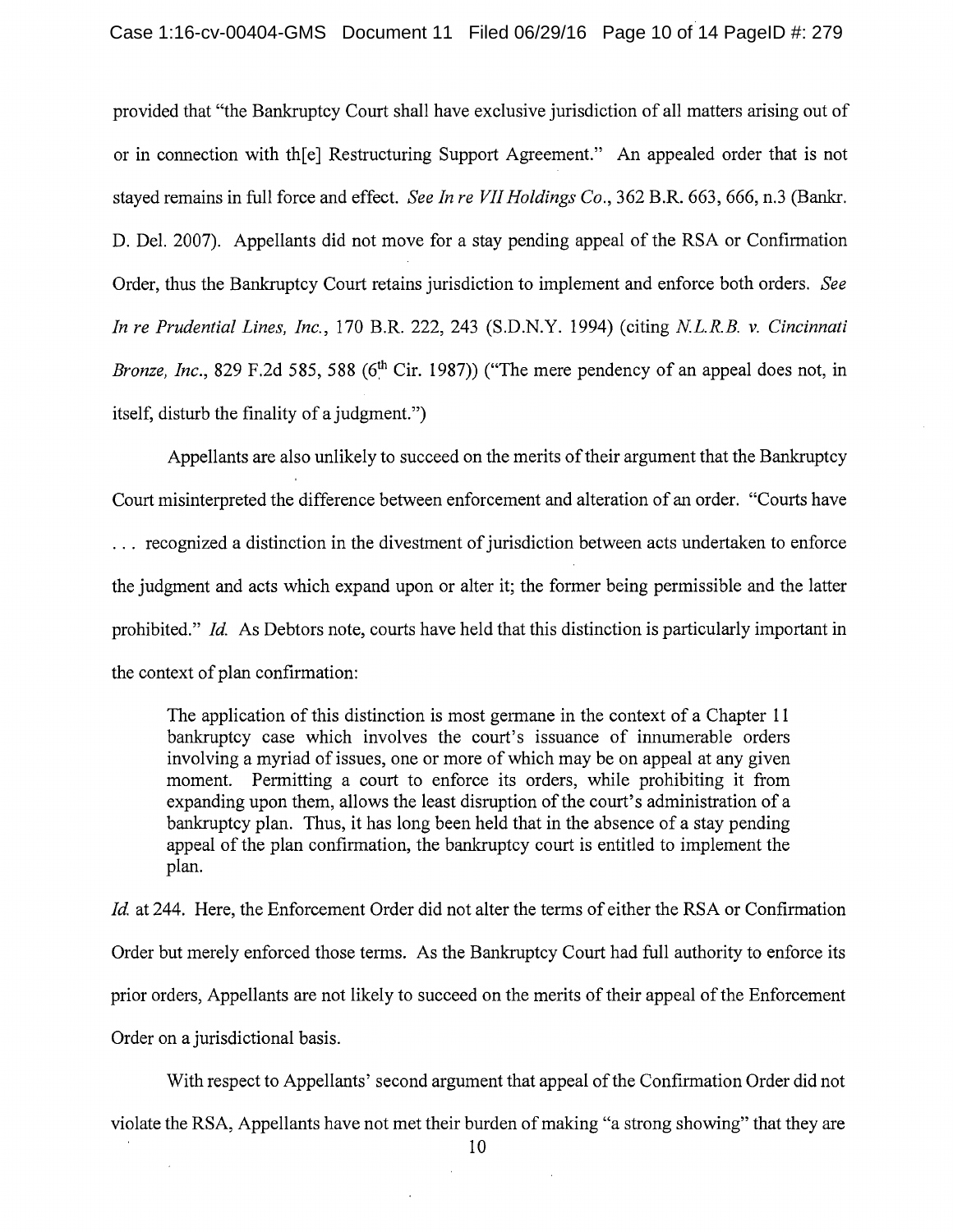likely to succeed on the merits. Appellants do not dispute that they executed the Joinder Agreements, became "Consenting Noteholders," and "agree[d] to be bound by all of the terms of the Restructuring Support Agreement." The RSA required Consenting Noteholders not to "take any [ a]ction that is materially inconsistent with or that would delay or obstruct the proposal, solicitation, confirmation or consummation of the Plan." It is clear that the First Appeal, a proceeding seeking reversal of confirmation of the Plan, is an action that "is materially inconsistent with ... confirmation or consummation of the Plan" and "would delay or obstruct ... confirmation or consummation of the Plan." If successful, the First Appeal will reverse the Confirmation Order or, at a minimum, require some modification of the Plan, and either result would unquestionably "delay or obstruct" consummation of the Plan. Based on a plain reading of its provisions, Appellants are unlikely to succeed on the merits of their argument that appeal of the Confirmation Order was not "materially inconsistent with ... confirmation or consummation of the Plan" and, thus, a violation of the RSA.

With respect to Appellants' third argument that any limitation on a party's right to appeal the Confirmation Order contained in the RSA was unconscionable, Appellants have not met their burden of making "a strong showing" that they are likely to succeed on the merits of this argument either. Appellants argue that under the applicable test under New York law,<sup>2</sup> such a provision would meet both elements of procedural and substantive unconscionability. *(See* D.I. 8 at 7, citing *Ally Financial Inc. v. Wells Fargo Bank, NA.,* 531 B.R. 25, 49 (Bankr. S.D.N.Y. 2015).) To evaluate the procedural element of unconscionability, the court looks to the contract formation process and the alleged "lack of meaningful choice," including: the size and commercial setting of the transaction, whether deceptive or high-pressure tactics were employed, the use of fine print in

<sup>&</sup>lt;sup>2</sup> The question of whether the RSA is unconscionable is governed by New York law. *See* RSA, ¶9.08; *Finney v. Spyra (In re Finney),* 130 Fed. Appx. 527, 530 n.3 (3d Cir. 2005) ("Whether or not a contract is unconscionable is quintessentially a question of state law.")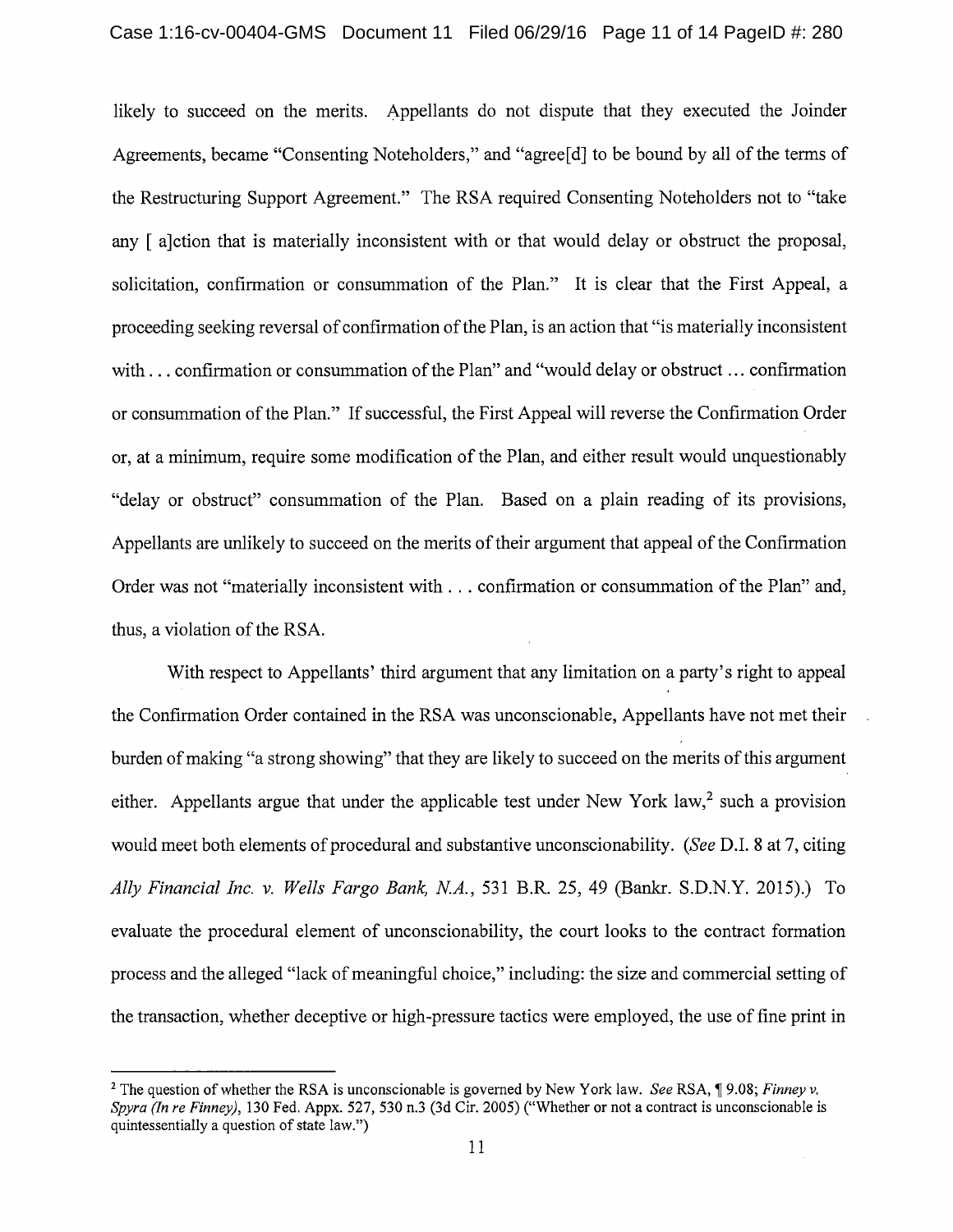the contract, the experience and education of the party claiming unconscionability, and whether there was a disparity in bargaining power. *See Ally Financial,* 531 B.R. at 49. To evaluate the substantive element of unconscionability, the court conducts an analysis of the substance of the bargain to determine whether the terms were unreasonably favorable to the party against whom unconscionability is urged. *See id.* Findings ofunconscionability are usually based on satisfaction of both of these elements. *See id.* 

Appellants argue that the RSA is procedurally unconscionable because Appellants were given limited time to review the Subscription Documents arid RSA ("a week and a weekend"); Appellants did not draft the documents themselves; and, "while the Appellants were free not to participate in the syndication opportunity, of course, had they wanted to participate, there was no other choice with respect to the RSA" - a "textbook example of 'lack of meaningful choice."' *(See*  D.I. 8 at 7-8.) However, the record reflects that Appellants – who are sophisticated investors, are represented by counsel, and have invested over \$1 million in the Debtors' bonds – freely chose to enter the execute the Subscription Documents in order to participate in the DIP Facility syndication. The record does not reflect high-pressure tactics. To the contrary, the opportunity to participate in the DIP Facility syndication was made to any noteholder willing to enter into the RSA, which agreement expressly incorporated the Plan, and many parties committed to supporting the Plan under the RSA prior to the Plan's confirmation. *(See* B.D.I. 77 (executed RSA dated Dec. 31, 2015); B.D.I. 513 (confirmed Plan dated March 30, 2016).) Unlike these many other Consenting Noteholders, Appellants had the benefit of having the final, court-approved Plan in hand and prior to deciding whether to join the DIP Facility syndication and execute the Subscription Documents. In view of the foregoing, Appellants are unlikely to succeed in arguing that these circumstances satisfy the procedural element of unconscionability. *See Ally Financial,*  531 B.R. at 49.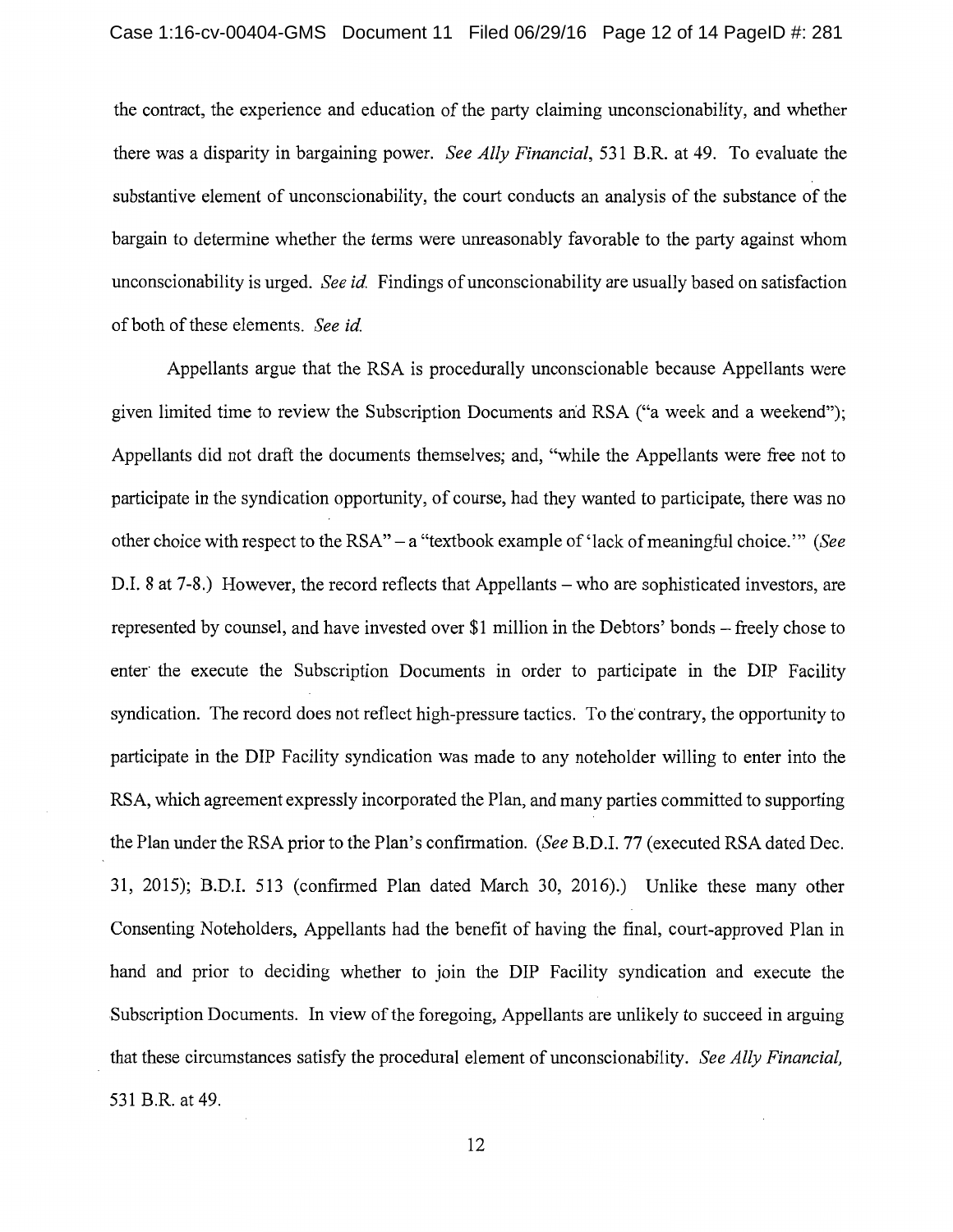In connection with the substantive element of unconscionability, Appellants argue that the idea that a "vague provision in a contract" can be used to supersede the fundamental right to appeal, or that the right to an appeal can be forfeited without the party's knowledge or intent to do so, makes the RSA unconscionable. However, the provisions of the RSA requiring Consenting Noteholders to support the Plan are unambiguous, and Appellants present no evidence that they did not read or understand their obligations under the RSA. Appellants contend that the idea that a party can give up a right in exchange for a benefit "provided to everyone in any event" is similarly unconscionable. However, the fact that the syndication offer was made to other noteholders gives the court no pause. Contrary to Appellants' argument, the benefits of participating in the DIP Facility were not provided to "everyone"; rather, the benefits were offered to those who agreed to the associated burdens, which included an obligation to support the Plan under the RSA. In view of the foregoing, the court finds Appellants are unlikely to succeed in arguing that these circumstances satisfy the substantive element of unconscionability. Despite Appellants' position that, pursuant to the Plan, they "were treated differently from those in their class ... [n]onetheless, the Appellants decided to participate in the second syndication opportunity because the alternative of not participating could have led to even more potential losses down the line." (B.D.I. 652 at 2.) Appellants are not victims of an unconscionable agreement but rather their own attempt to hedge their bets. Having committed to support the Plan under the RSA, Appellants cannot now have it both ways: Appellants cannot maintain their appeal of the Confirmation Order, in an attempt to receive more favorable treatment, while at the same time maintaining the benefits they will receive under the RSA and Plan should their appeal be unsuccessful.

### **B. Irreparable Injury Absent** a Stay

Appellants have also failed to establish that they would suffer irreparable harm if they are not granted stay relief. To do so, Appellants would have to establish a resulting injury "that cannot